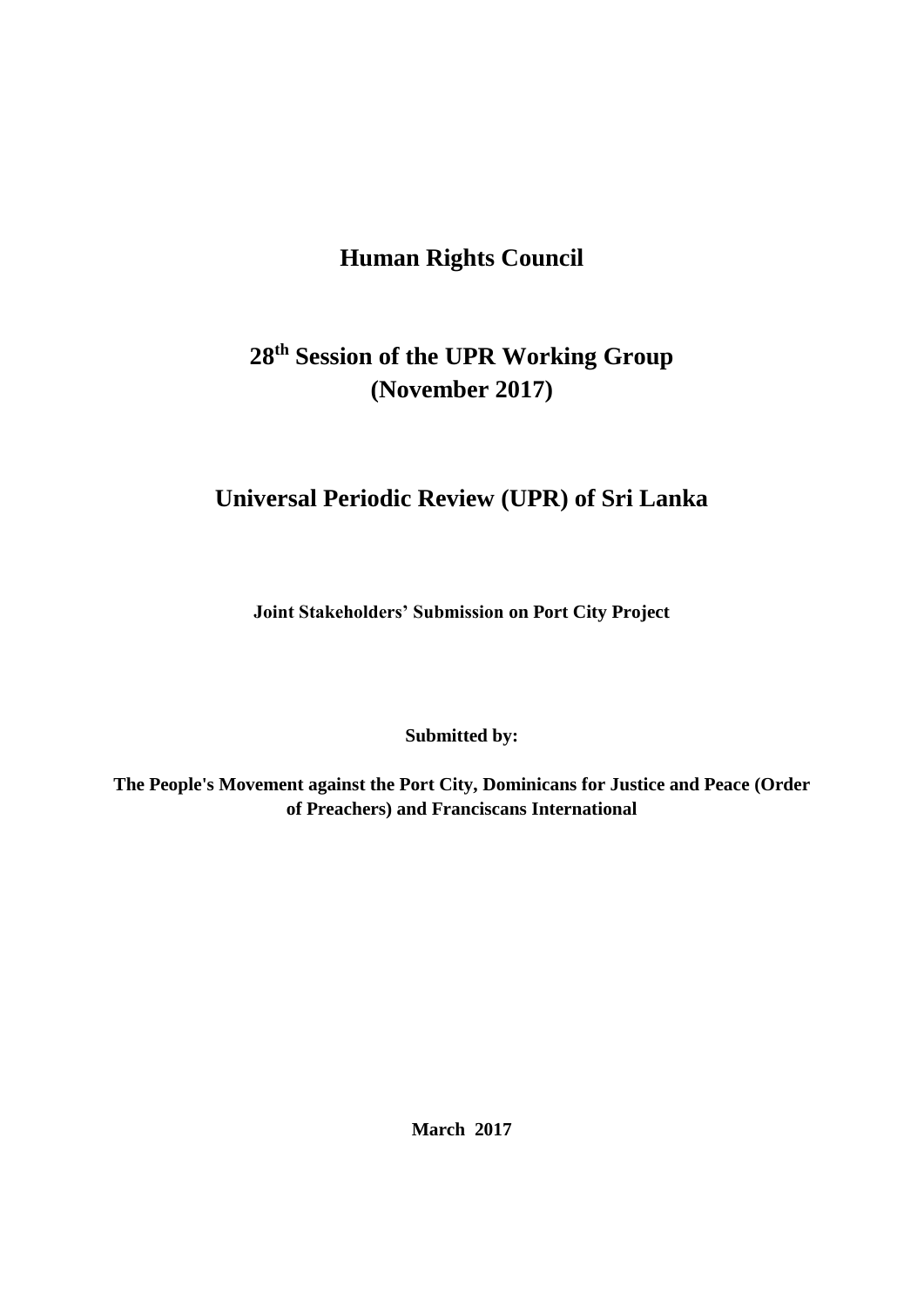# **PORT CITY PROJECT**

# **I. INTRODUCTION**

1. This report is a joint submission for the  $3<sup>rd</sup>$  Cycle of the UPR of Sri Lanka that will take place during the 28th session in November 2017. The report concerns the Port City project and its negative impacts on human rights and the environment. This submission aims to address in details the consequences that this megaproject has on the right to an adequate standard of living, the right to health, including the protection of a healthy environment, and the right work.

2.This report is submitted by The People's Movement against the Port City, Dominicans for Justice and Peace (Order of Preachers) and Franciscans International.

# **II. SECOND CYCLE UNIVERSAL PERIODIC REVIEW RECOMMENDATIONS OF SRI LANKA**

3. In November 2012, the Government of Sri Lanka accepted various recommendations of Member States on the reduction of the poverty and the economic disparity as well as on the achievement of the Millennium Development Goals (MDGs). <sup>1</sup> MDGs 1 and 7 call on States to, among others, achieve full and productive employment and decent work for all, to integrate sustainable development into country policies and programs, to reduce biodiversity loss and to halve the proportion of the population without access to safe drinking water and basic sanitation.<sup>2</sup>

4. However, the Port City project, planned since 2011 and launched in 2014, becomes an obstacle to the implementation of those recommendations accepted by the Government of Sri Lanka in the 2nd Cycle of the UPR.

# **III. BACKGROUND OF PORT CITY PROJECT**

#### **1. Context**

1

5. The history of the project goes back to 1998 when the Singaporean construction company CESMA proposed a project similar to Port City. However, it was the former President

<sup>&</sup>lt;sup>1</sup> See recommendations 127.46, 127.100, 127.101, 127.102, 127.103, 127.104, 127.105, 127.106, 127.107, 127.108, 127.109.

<sup>&</sup>lt;sup>2</sup> See the list of MDGs and their targets at :  $\frac{http://www.un.org/millenniumgoals/$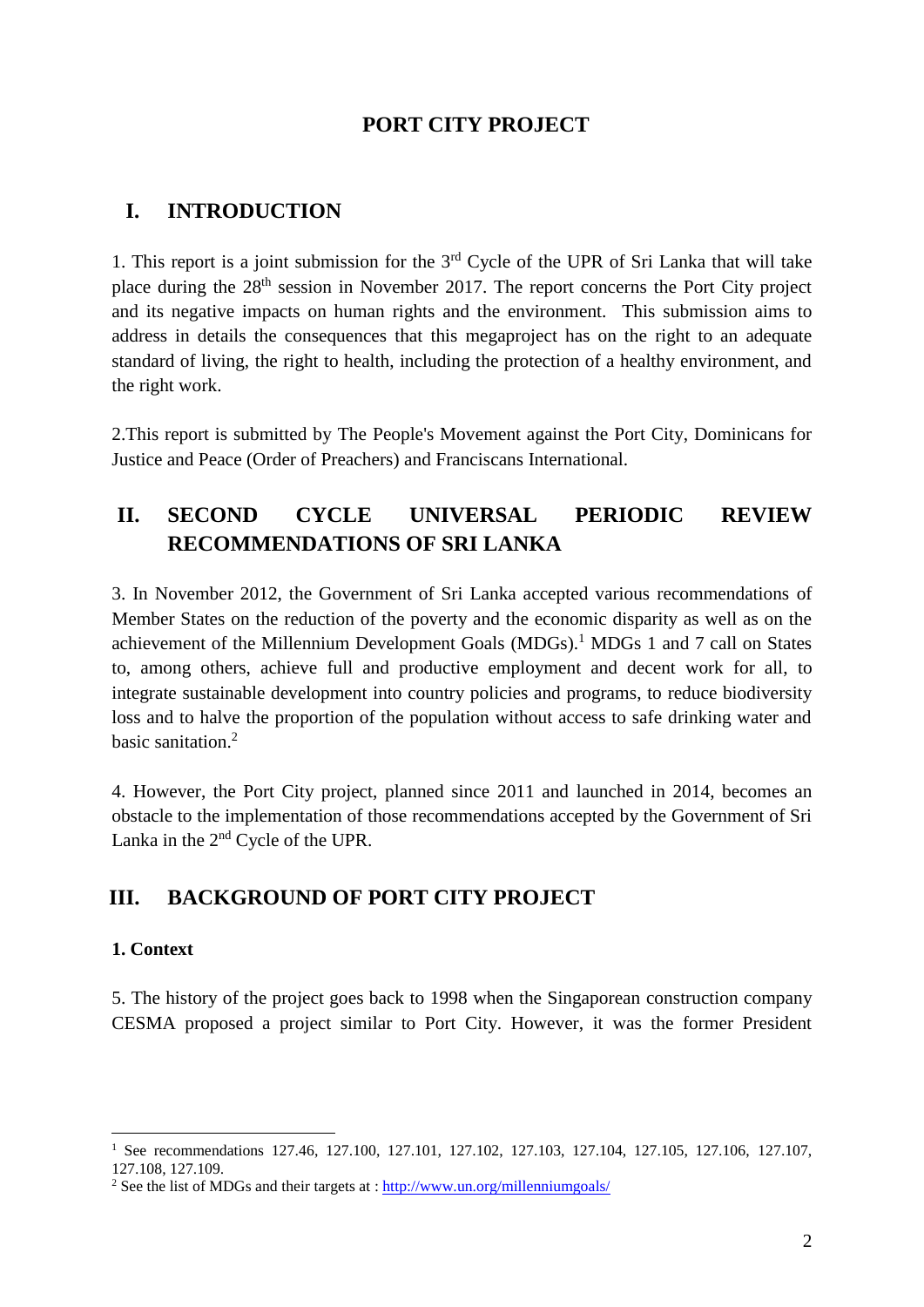Mahinda Rajapaksa who had been the instigator of the Port City project. His inspiration came from the inspection of a landfill under construction for the Colombo South Port.<sup>3</sup>

6. A concrete project has been proposed by China Harbour Engineering Company, partner of China Communication Corporation Co. Ltd (CCCC).<sup>4</sup> The Standard Cabinet Review Committee (SCARC) of Sri Lanka, through the Department of Public Finance (Treasury) accepted the proposal. After various agreements between the Sri Lanka Ports Authority (SLPA), the Board of Investment (BoI), the Urban Development Authority (UDA) and China, the Port City project has been launched in September 2014. The budget for the first stage of the project was estimated to US\$1.5 billion.

## **2. Temporary Suspension of the Project**

7. During the presidential election campaign in 2014, the Common candidate, Mr Maithreepala Sirisena, and the leader of opposition, Mr Ranil Wickramasinha, undertook to halt the Port City project, claiming that it would be unsustainable for the environment: "the western coast would be severely affected as a result of the construction activities of the Port City project. We ought to protect the coast. The coastal belt from Colombo to Kalpitiya and from Colombo to Hikkaduwa will be lost as a result if it is carried out"<sup>5</sup>.

8. In 2015, Mr Sirisena and Mr Wickramasinha took office as President and Prime Minister respectively. The project was halted not long after. According to officials, the reasons of the suspension were the lack of permits and approvals as well as the adverse environmental impacts. The new Government promised to re-examine the agreements made between the former Sri Lankan President and China to ensure they would be environmentally viable and corruption-free.

9. Despite those promises, an agreement was signed in 2016 among the Ministry of Megapolis and Western Development (on behalf of the Government), UDA and the project company. Following negotiations with China, the ban was finally lifted and the construction of Port City could go ahead. The project was renamed by Mr Wickramasinha as "The Colombo International Financial City". According to the new plan, 269 hectares are to be reclaimed from the sea.

# **3. Objective**

<u>.</u>

<sup>3</sup> Abdul H. Azeez, *Formula One Track To Be Built On Planned 'New Port City' Colombo*, The Sunday Leader, 2 May 2014. See article at [http://www.thesundayleader.lk/2011/01/09/formula-one-track-to-be-built-on](http://www.thesundayleader.lk/2011/01/09/formula-one-track-to-be-built-on-planned-)[planned-'new-port-city'-colombo/](http://www.thesundayleader.lk/2011/01/09/formula-one-track-to-be-built-on-planned-)

<sup>&</sup>lt;sup>4</sup> Dulip Jayawardane, Critical Analyses of Colombo Port City Project, Daily Mirror, 16 February 2015. See article at<http://www.dailymirror.lk/63749/critical-analysis-of-colombo-port-city-project>

<sup>5</sup> Statement held during a media conference during the Presidential Election campaign in 2014. Colombo Telegraph, *People's Movement Against Port City Wants Project Halted*, 17 March 2016. See article at <https://www.colombotelegraph.com/index.php/peoples-movement-against-port-city-wants-project-halted/>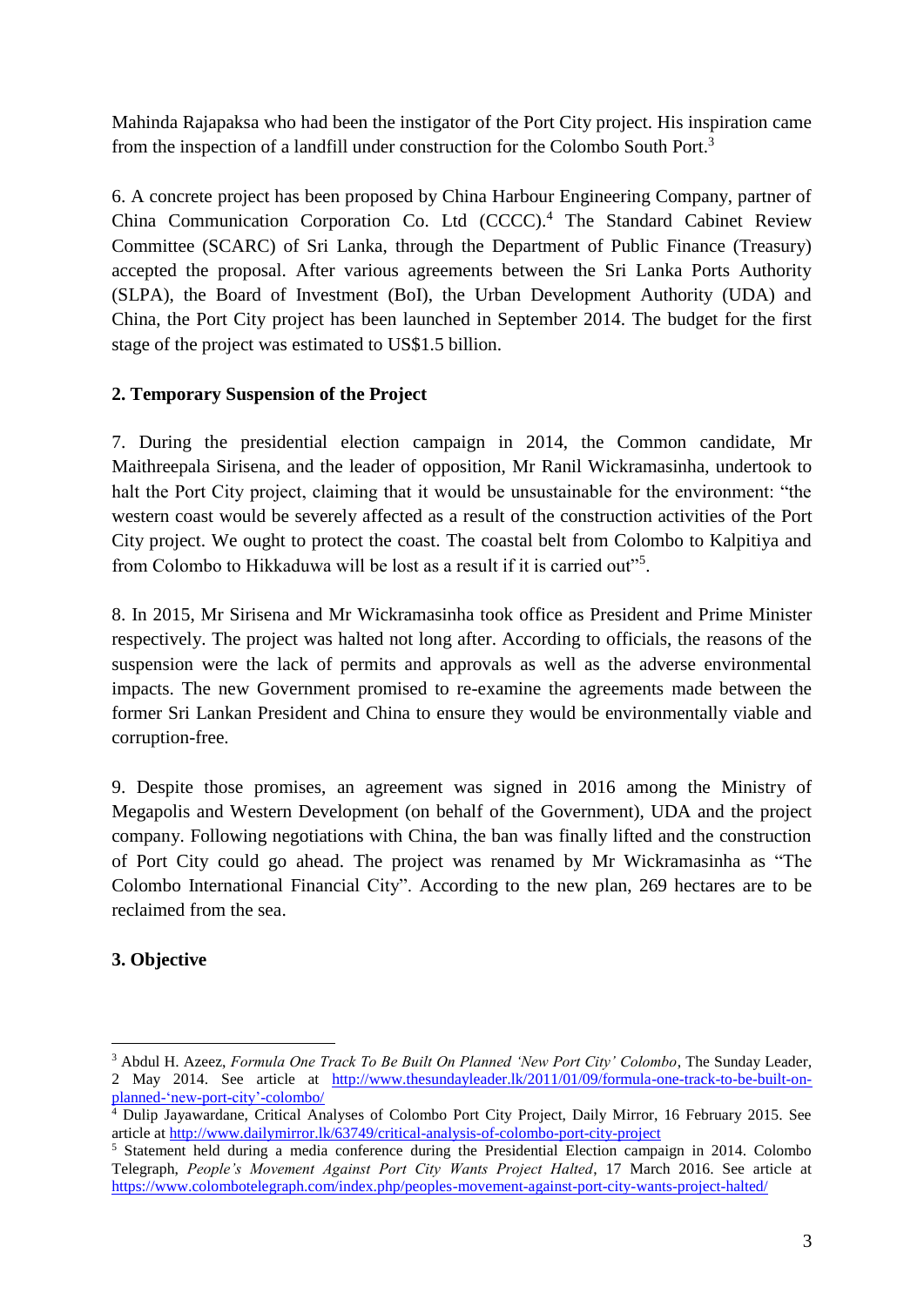10. Port City is expected to be a city-on-the-sea, a financial centre with its shopping complexes, hotels, marina and office complexes (See **Annex I**). According to Mr Dulip Jayawardene, a retired Economic Affairs Officer of the UN ESCAP, the main objective of the project is "to create not only a major maritime hub but also a harbour city for attracting major overseas private investors with tax holidays, etc."<sup>6</sup>

# **IV. HUMAN RIGHTS AND ENVIRONMENTAL IMPACTS**

11. There is a correlation between biodiversity with the enjoyment of human rights, including the right of life, health, food and water. The UN Special Rapporteur on the issue of human rights obligations relating to the enjoyment of a safe, clean, healthy and sustainable environment stated that the full enjoyment of human rights depends on biodiversity, and the degradation and loss of biodiversity undermine the ability of human beings to enjoy the human rights, therefore States have a general obligation to protect ecosystem and biodiversity. Further, the Special Rapporteur recommended the States, among others, to provide public information about biodiversity, including environmental and social assessments of proposals, and ensure that the relevant information is provided to those affected in a language that they understand; and provide for and facilitate public participation in biodiversity-related decisions.<sup>7</sup>

12. The Port City project is strongly criticised since many years by various engineers, university dons, environmentalists and marine biologists.<sup>8</sup> In addition to its lack of transparency, the negative impacts of Port City project on the enjoyment of human rights especially the right to an adequate standard of living, the right to health, including the protection of a healthy environment, and the right to work.

13. Those rights are guaranteed in the International Covenant on Economic, Social and Cultural Rights (ICESCR), to which Sri Lanka is a state party. They are also a major component of the MDGs, to which Sri Lanka has pledged its support. The construction of Port City is therefore of serious concern and is also a major hindrance to the implementation of the 2nd Cycle UPR recommendations on the reduction of poverty and the achievement of the MDGs. It also brings the question as to whether Sri Lanka will follow in practice its commitment to realise the Sustainable Development Agenda (SDG) 2016-2030: "As the first country in the Asia-Pacific Region to establish a separate Ministry for Sustainable Development, and as the current Chair of the Asia-Pacific Forum on Sustainable

1

<sup>6</sup> Dulip Jayawardane, Critical Analyses of Colombo Port City Project, Daily Mirror, 16 February 2015. See article at<http://www.dailymirror.lk/63749/critical-analysis-of-colombo-port-city-project>

<sup>&</sup>lt;sup>7</sup> See the report of the UN Special Rapporteur on the issue of human rights obligations relating to the enjoyment of a safe, clean, healthy and sustainable environment to the 34<sup>th</sup> Session of the UN Human Rights Council, A/HRC/34/49.

<sup>8</sup> Mr. Jinadasa Katupotha, Emeritus Professor at the Department of Geography of the Faculty of Humanities and Social Sciences of the University of Sri Jayewardenepure, Ms Carmel Corea, Marine Biologist, Mr. Dulip Jayawardane, retired Economic Affairs Officer of the UN ESCAP and Sellakapu S. Upasiri de Silva, Former Construction Expert CFTC/UN, are to name a few.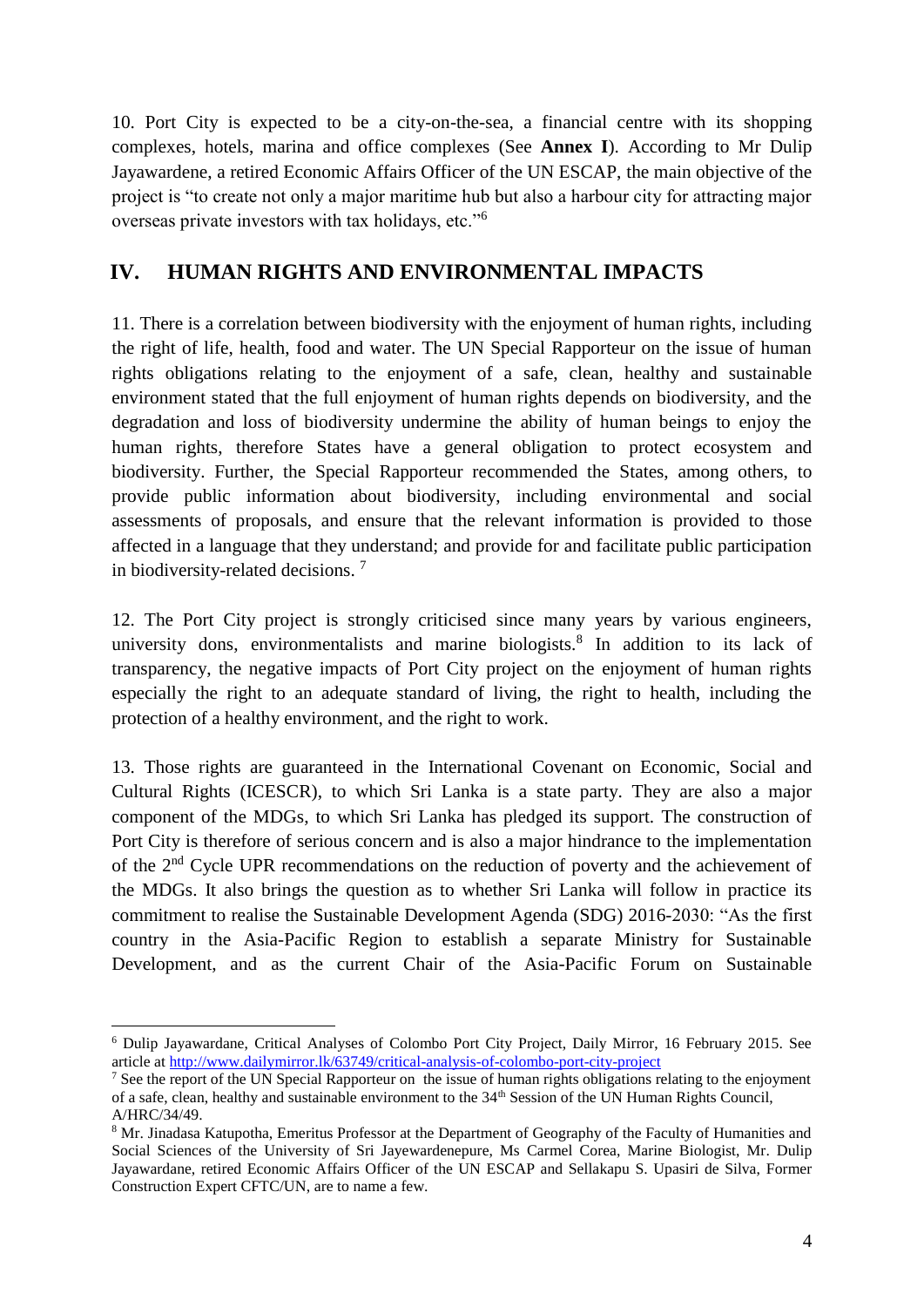Development, Sri Lanka is in a unique position to implement the Sustainable Development Goals at national level".<sup>9</sup>

### **1. The protection of a healthy environment as a prerequisite for the right to health**

14. A healthy natural environment is one of the determinants for the realisation of the right to health in Art. 12 of the ICESCR.<sup>10</sup> In order to fulfil its obligation emanating for this provision, Sri Lanka is required to adopt measures against environmental health hazards. The Government of Sri Lanka should therefore implement policies that aim at reducing or eliminating air, water and soil pollution.

15. Sri Lanka has also committed itself to ensure environmental sustainability in its pledge to achieve the MDGs.<sup>11</sup> The Government reiterated its commitments in 2012 at the UPR when it accepted all recommendations made by the States parties on the achievement of the MDGs.

16. The protection of a healthy environment for the benefit of the communities is also enshrined in the Constitution of Sri Lanka : "The State shall protect, preserve and improve the environment for the benefit of the community." (Art. 27(14)) Yet, those national and international commitments are completely neglected by the authorities since the pursuit of the Port City project. The project is strongly criticised for its negative impacts on the environment and the health of the community.

17. Sri Lanka is an island of approximately 25,333 square miles with a population of 21 million. This island has the highest biodiversity per unit area in Asia, and is now a global biodiversity hotspot. However, the natural and rich heritage of biodiversity of the country will be dramatically impacted by the sand and rock mining entailed by the project.

18. The sand mining is expected to be done in the sea. Around 200 million cubic metres of sand will be extracted offshore and dumped outside Galle Face (urban park on the coast) to construct Port City. The process of landfill has currently started. Environmentalists claim that no proper environmental impact assessment (EIA) was done with regard to this massive extraction. Without proper impact assessment, there are high risks that it will adversely affect the western and southern coastline, including Panadura, Angulana, Mount Lavinia, Uswetakeiyyawa, and Negombo, which are important towns and tourist beach resorts. When sand is mined in quantity offshore, the affected sea area is filled by coastal erosion, altering the marine diversity. It adversely impacts marine seabed weeds, depletes mangrove coastal

<sup>&</sup>lt;u>.</u> <sup>9</sup> Statement by H. E. Dr. A. Rohan Perera, Ambassador and Permanent Representative of Sri Lanka to the United Nations, "The Sustainable Development Goals: a universal push to transform our world", 71st Session of the United Nations General Assembly General Debate of the Second Committee, 3rd October, 2016.

<sup>&</sup>lt;sup>10</sup> CESCR General Comment No. 14: The Right to the Highest Attainable Standard of Health (Art. 12), adopted at the Twenty-second Session of the Committee on Economic, Social and Cultural Rights, on 11 August 2000 (Contained in Document E/C.12/2000/4), § 4.

<sup>&</sup>lt;sup>11</sup> UNDP, Eight Goals for 2015. See website : [http://www.lk.undp.org/content/srilanka/en/home/post-](http://www.lk.undp.org/content/srilanka/en/home/post-2015/mdgoverview.html)[2015/mdgoverview.html](http://www.lk.undp.org/content/srilanka/en/home/post-2015/mdgoverview.html)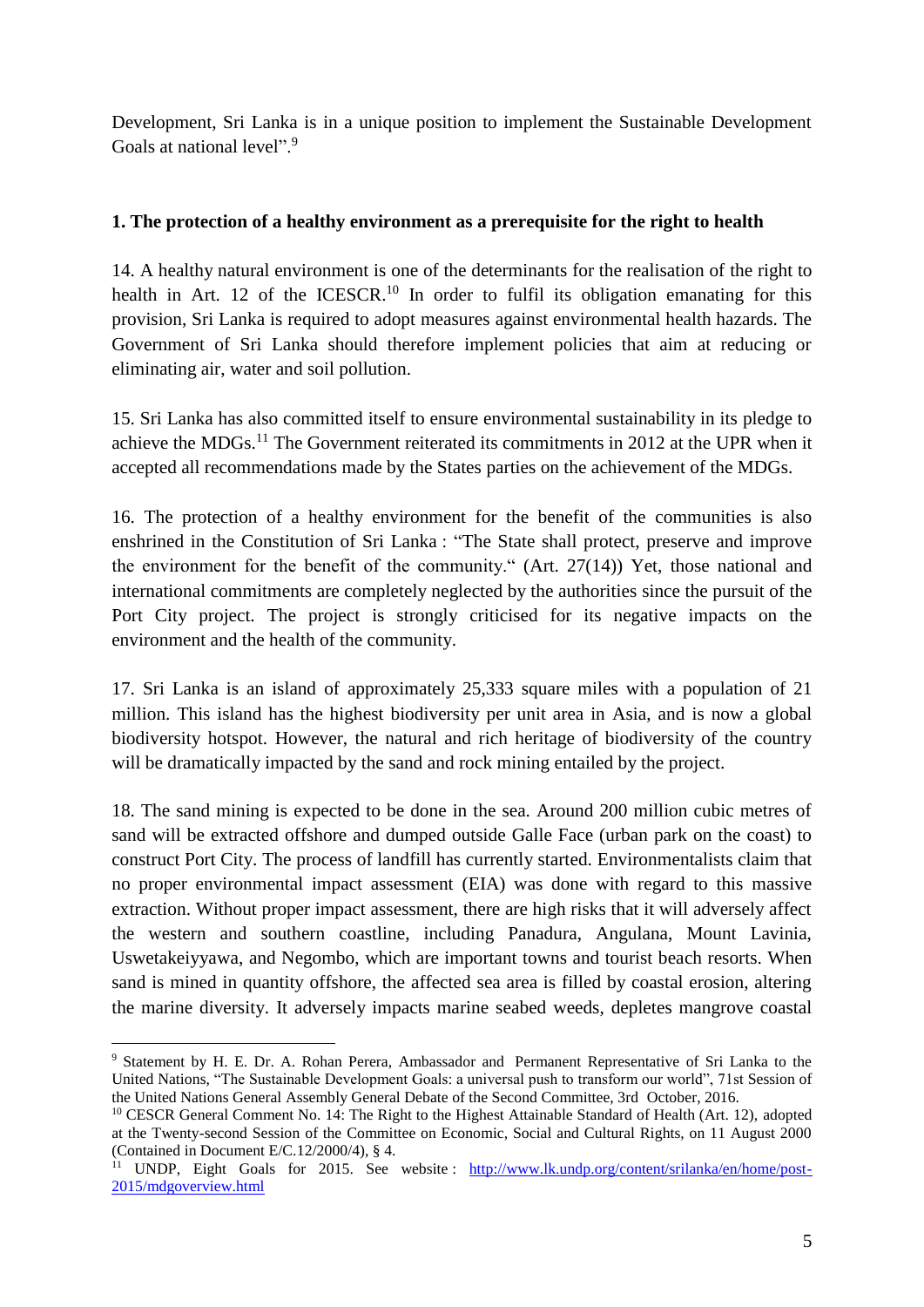areas as well as sea grass habitats and nesting places of endemic and endangered fauna. To re-sand a 1.5 to 2km stretch of beach requires 300,000 cubic meters of sand from deep sea at a current cost of 600,000,000 Sri Lankan Roupies. It would last about two years and be washed to another area. Coral reefs around Sri Lanka are important for the safety of this island. They protect the coast from storms and erosion. Sand mining and dumping and its resulting environmental disturbance will seriously affects coral reefs and possibly cause their destruction. Coral reefs are one of the most valuable ecosystems on earth. A unit of coral reef supports more species than any other marine environment; thousands of creatures rely on coral reefs for their survival. They are the habitat for spawning and nursery ground for economically important fish species. The destruction of coral reefs and spawning grounds and habitats of fish due to sand mining is already evident in Sri Lanka.

19. Regarding the rock mining, it is expected to be done in three districts: Colombo, Kalutara and Gampaha. Around 3.45 million cubic metres of large granite blocks are to be needed for the construction of Port City. However, experts believe that this amount has been vastly down played. Mr Jinadasa Katupotha, Emeritus Professor at the Department of Geography of the Faculty of Humanities and Social Sciences of the University of Sri Jayewardenepure, informs that "Port City requires nearly two-third of the rocks from both Sigiriya and Pidurangala put together".<sup>12</sup> The granite will be mined from the hill country of Sri Lanka, using explosives. These stones will then be dumped in the sea for the construction. There will be undeniable environmental impacts of these mining activities, including the loss of habitat for endangered flora and fauna in the water catchment areas on the mainland.

20. Besides the adverse impacts of the mining activities on the environment, the discharge of raw sewage in the sea will obviously be greater than before. Mr. Nihal Fernando, Project Director of Port City and Deputy Director General of UDA, publicly disclosed in 2016 that the population would have to wait 5 to 7 years before the sewerage disposal system would be modernised.<sup>13</sup> The construction of Port City is therefore adding to the already unacceptable current pollution levels, which is accelerating the destruction of the marine and coastal environment as well as negatively impacting on the health of the affected communities.

#### *Lack of a detailed environmental impact assessment*

<u>.</u>

21. The EIA is enshrined in the National Environment Act No 56 7 1988 amended in 2000 as Act No 53. It is stated that a license must be obtained for the "activities which involve or result in discharging, depositing or emitting waste into the environment causing pollution".<sup>14</sup> To date, Port City project is still lacking a proper environmental impact assessment.

22. In 2011, the private company Lanka Hydraulic Ltd (LHI) had conducted an environmental study and sent an 'Environment Evaluation Certificate' (EIA 2011) to the

<sup>&</sup>lt;sup>12</sup> Daily Financial Times, "Colombo Port City should never commence": Prof. Katupotha, 8 July 2016. See article at :<http://www.ft.lk/article/553419/-Colombo-Port-City-should-never-commence---Prof--Katupotha>

<sup>&</sup>lt;sup>13</sup> Nihal Fernando, *Port City Project: Megapolis Ministry clarifies*, The Sunday Times, 19 June 2016.

<sup>&</sup>lt;sup>14</sup> Art. 2(1), National Environmental (Amendment) Act, No. 53 of 2000 [Certified on 18th August, 2000]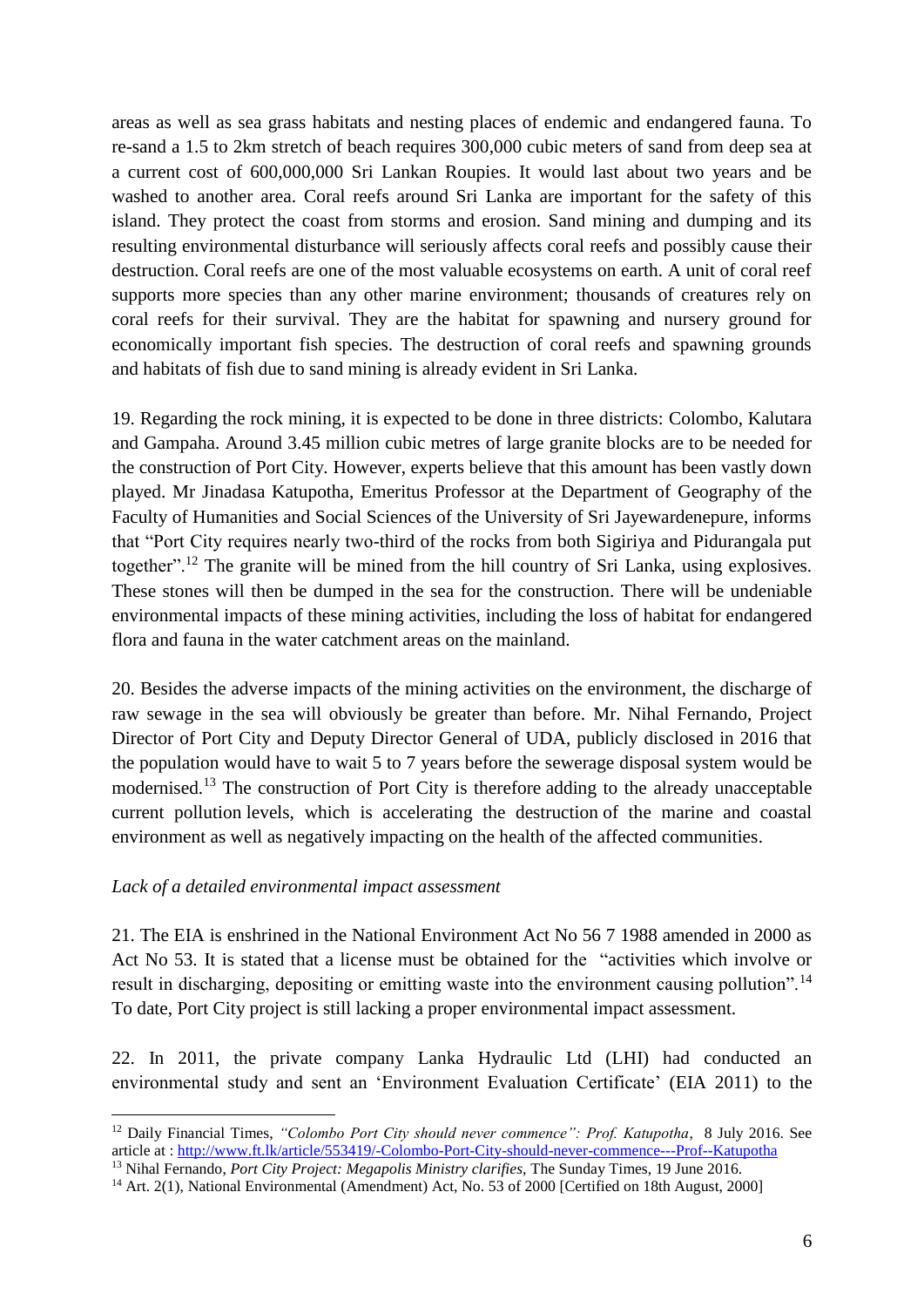SLPA. Such study had however not been conducted in depth. The CEO of the company even recognised the absence of a real environmental impact assessment particularly on the sand mining activities, but believed that this was not necessary: "although an in-depth study has not been carried out by the [company] or any other institute, there is unlikely to be a major impact on the environment beach and land erosion." He also noted that the project would "not rule out long-term impact on marine resources."<sup>15</sup> In 2013, an additional assessment (EIA 2013) has been made but the examination remained unsatisfactory. They contained contradictory statements and false or misleading facts. Ms. Carmel L. Corea, Marine Biologist and environmental researcher stated the following concerning EIA 2011/2013:

"The Environmental Impact Assessment (EIA) and Supplementary Environmental Impact Assessment (SEIA) reports have been criticised for not stating how biodiversity will be protected, how disposal of dredged spoil will take place and how construction of piers, break waters and other water side structures and erosion will lead to short and long term impact on the aquatic and shore line habitats. There is no mention also of the direct impact on removal of sea floor covering, change in water flow patterns and related sedimentation, change in water quality due to storm water and waste water as a result of this project.  $[...]$ "<sup>16</sup>

23. In 2015, a supplementary assessment was made (SEIA 2015), which came under further criticisms by the same group of experts. Among the various weaknesses of SEIA 2015, there was a clear lack of expertise in marine land reclamation and of knowledge of coastal processes.

24. With such an important construction on coastal zones, a fragile environment in constant state of change, it is imperative that a comprehensive and detailed EIA is conducted. Moreover, since 2011, the details of the project were never made known to the public. The population has been kept in the dark and no reliable information of this massive project, including on the impacts on the environment and consequently on the health of the affected communities, have been in the public domain.

### **Recommendations:**

1

- Suspend the project until a comprehensive and objective EIA is carried out to identify all potential short and long-term environmental impacts.
- Conduct participatory and meaningful consultation with all stake holders including the local authority and community that will be affected and the results must allow them to properly understand the impact of the proposed development.

<sup>15</sup> Mr Dulip Jayawardane, Critical Analyses of Colombo Port City Project, Daily Mirror, 16 February 2015. See article at<http://www.dailymirror.lk/63749/critical-analysis-of-colombo-port-city-project>

<sup>&</sup>lt;sup>16</sup> Carmel L. Corea, International Financial City must be a win-win project, The Sunday Time, 2 October 2016, See at http://www.sundaytimes.lk/161002/sunday-times-2/international-financial-city-must-be-a-win-winproject-210995.html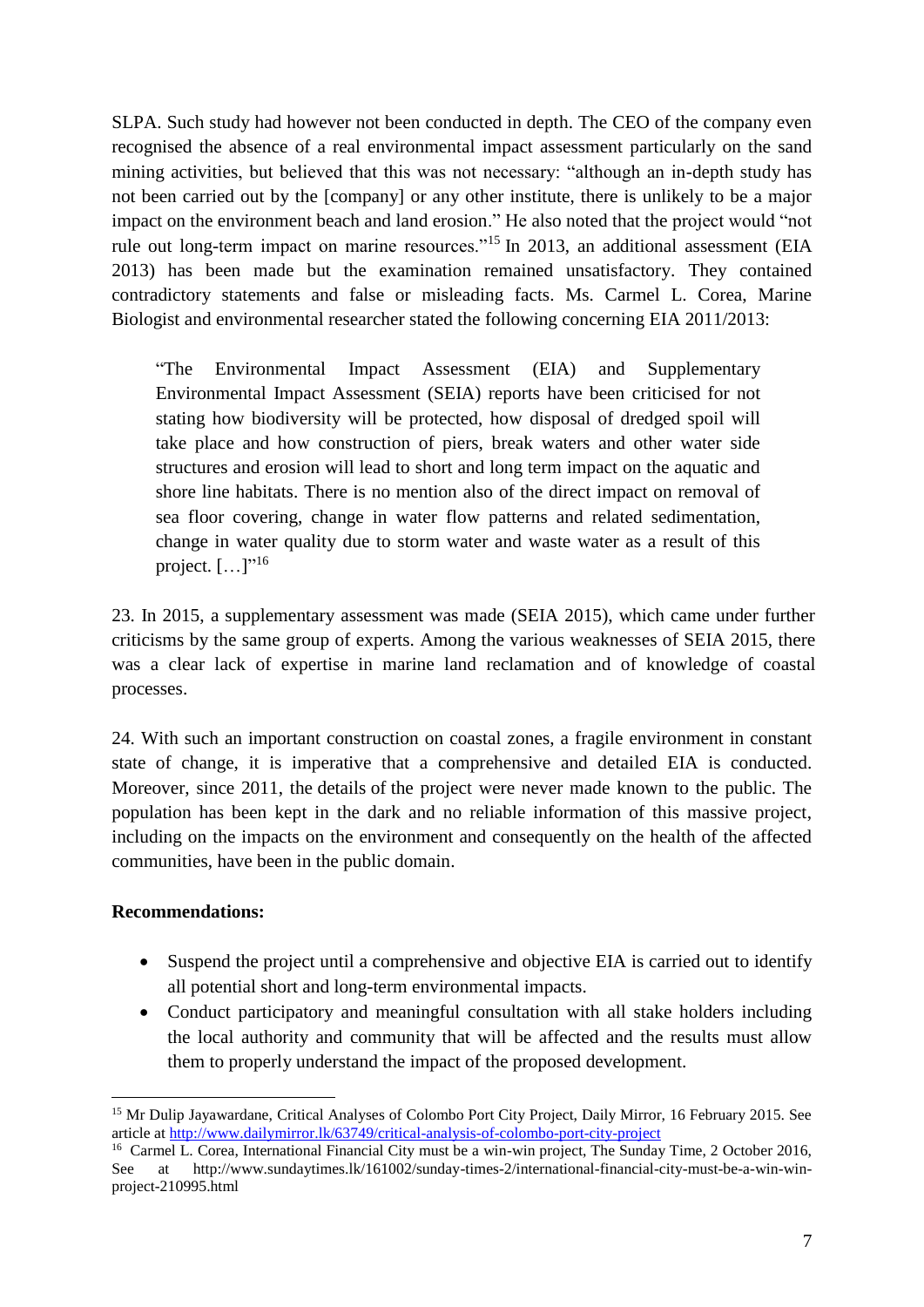Take immediate and concrete steps to stop the health hazards posed by the activities surrounding the construction of Port City.

## **2. Right to an adequate standard of living**

1

25. According to Art. 11(1) of the ICESCR, the right to an adequate standard of living entails that the State must take appropriate steps to ensure adequate food, including drinking water. The right to adequate food and to water are essential for guaranteeing the survival of human beings and are inextricably related to the right to health.<sup>17</sup> MDG 7 includes the requirement for States to improve sustainable access to safe drinking water. The realization of those rights are preconditions to the alleviation of poverty. While Sri Lanka accepted all recommendations made by States parties at the 2nd UPR Cycle on the reduction of poverty and on MDGs, there are real challenges in terms of their implementation today with the construction of Port City.

26. Sri Lanka is classified as a developing country. According to UNICEF, almost one-third of children and one quarter of woman are affected by malnutrition in the country.<sup>18</sup> The organization also informs that around 29% of the children under the age of five are reported to be underweight and about 14% of these children are suffering from acute malnutrition. The situation is apparently not improving with the recent increase of 1.4 million applicants for the Samurdhi National Programme for Poverty Alleviation, the main social assistance program in Sri Lanka.<sup>19</sup>

27. Fish netted from the coastal waters, the cheapest fish on the market, provide two-thirds of the protein consumed by the population.<sup>20</sup> However, the sand mining for the construction of Port City will have important consequences on the coastal fishing industry, resulting in a deprivation of the population from obtaining essential protein. This obviously affects the poorest, who have limited resources to buy nutritious food. The impacts of Port City on the fishing community are already visible. Due to the sea erosion caused by mining sand, homes of the fishing villages are washed away and the places to park fishing boats are more limited.

28. Rock mining activities can also have serious consequences on the quality of water. For Prof. Katupotha, the possible deprivation of sources of drinking water due to mining activities is of serious concern: "In the event of a short supply of rock material, rock miners will go in to the interior rock outcrop areas to get their supplies, which would not only cause earth slips and landslides at an accelerated rate but also sharply reduce ground water levels

<sup>18</sup> UNICEF, Malnutrition, See website at :  $\frac{https://www.uniceforgysrilanka/activities_1667.htm}{\text{Sociel}}$ <sup>19</sup> ILO, Social Security Department, See website at : [http://www.ilo.org/dyn/ilossi/ssimain.viewScheme?p\\_lang=en&p\\_geoaid=144&p\\_scheme\\_id=70](http://www.ilo.org/dyn/ilossi/ssimain.viewScheme?p_lang=en&p_geoaid=144&p_scheme_id=70)

<sup>&</sup>lt;sup>17</sup> CESCR General Comment 15 (Twenty-ninth session, 2002): The Right to Water (arts. 11 and 12 of the Covenant), E/2003/22 (2002) 120 at para. 3

<sup>&</sup>lt;sup>20</sup> Carmel L. Corea, *Why the Port City is bad for the country*, The Sunday Times, 12 June 2016, See article at : <http://www.sundaytimes.lk/160612/sunday-times-2/why-the-port-city-is-bad-for-the-country-196859.html>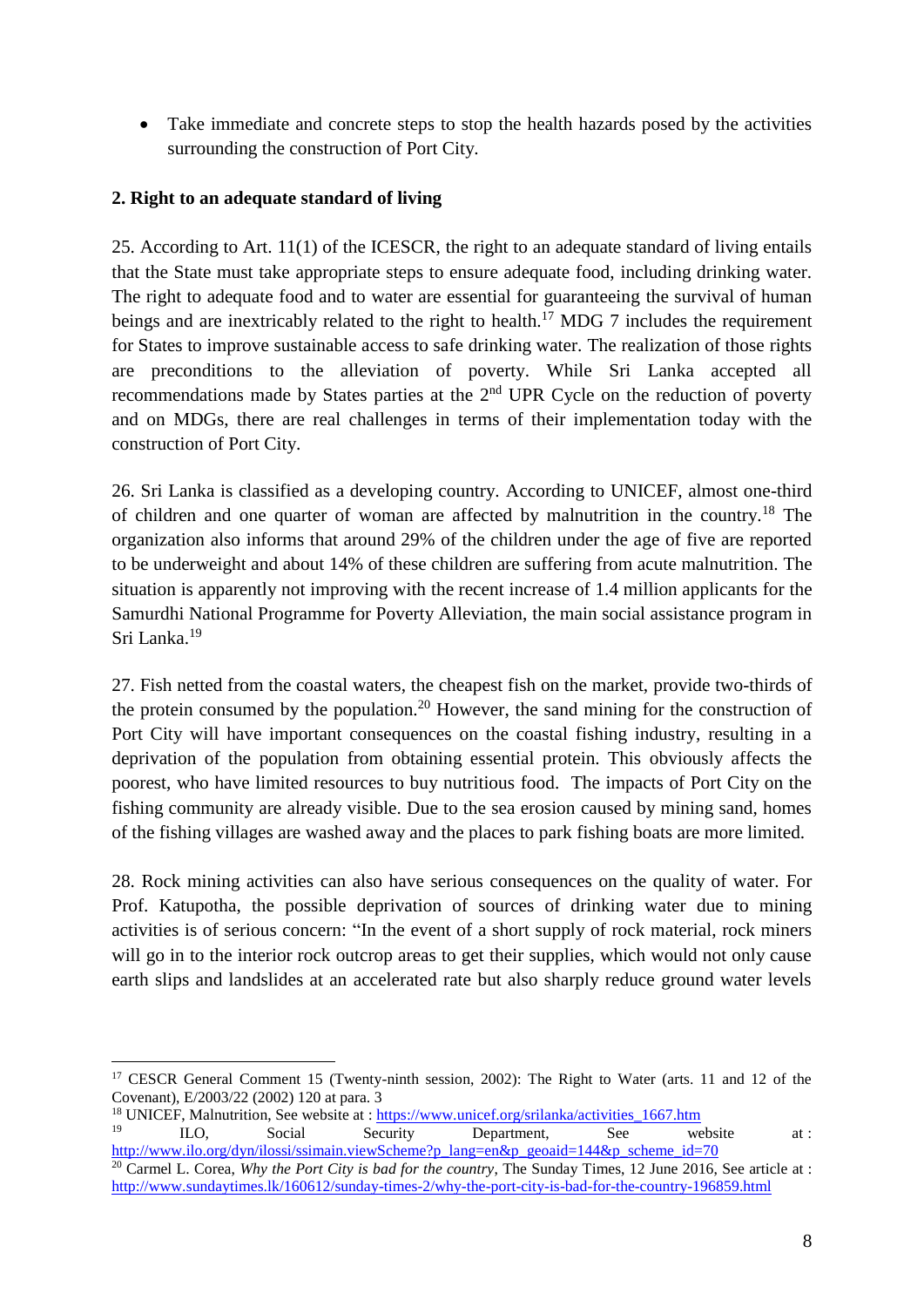and obtainable water supplies".<sup>21</sup> Another concern is the high level of noise pollution that will be caused by the multiple explosions used for such type of mining.

## **Recommendations:**

- Take concrete measures to ensure the food security for all communities affected by the construction of Port City, with a special attention to the poorest.
- Take all necessary measures to ensure that access to drinking water is guaranteed to all communities affected by the construction of Port City, with a special attention to the poorest.

## **3. Right to work**

29. The right to work, guaranteed in Art. 6 of the ICESCR, includes the obligation of the Member State to ensure the right to individuals to choose freely their work, and this includes the right not to be deprived of work unfairly. A major concern is that the Port City project presents a high risk of deprivation of work for the communities of fishermen. It is estimated that the number of fishermen directly affected goes up to 30 000 in the city of Negombo alone. The overall figure including those engaged in associated trades is estimated to be more than 600,000 people. The number of fishermen registered in the EIA is almost four times lower than it is in reality. The Government will compensate only 9000 fishermen. Hence, thousands of fishermen will be deprived of their livelihoods for years. Such projects can seriously widen the gap between the rich and the poor.

### **Recommendations:**

1

 Conduct participatory and meaningful consultation with all potentially affected groups and other relevant stakeholders, including the fisher folk, with the view to accurately assess the economic impacts of Port City on each group.

<sup>21</sup> Daily Financial Times, *"Colombo Port City should never commence": Prof. Katupotha*, 8 July 2016. See article at :<http://www.ft.lk/article/553419/-Colombo-Port-City-should-never-commence---Prof--Katupotha>